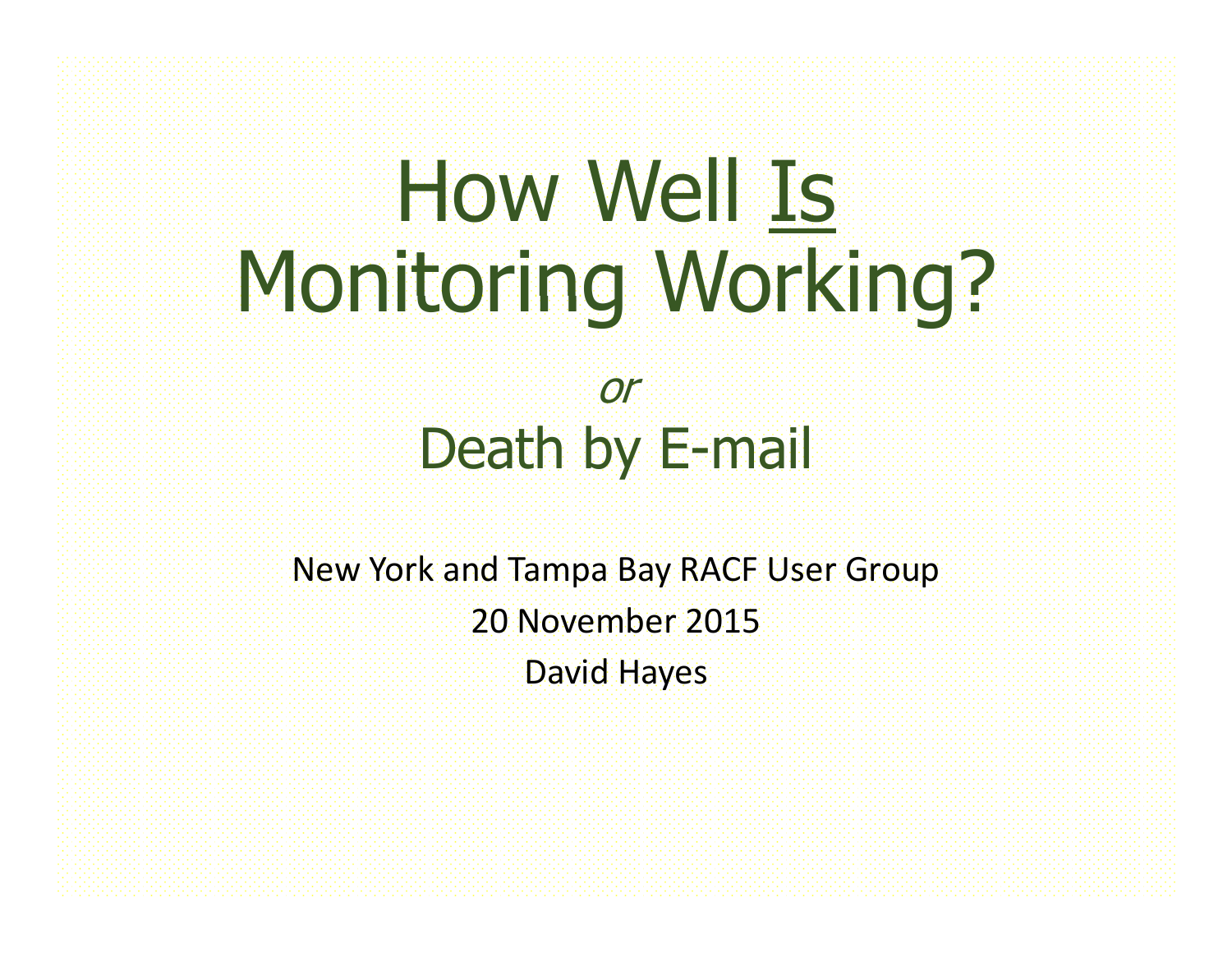## New Tools = Better Monitoring?

- Our ability to record system events and activity has never been greater
- The ability to correlate monitoring information across our enterprises is now quite significant
- Options and capabilities for communicating all those recorded system events and activities have expanded tremendously

#### Is our monitoring more effective?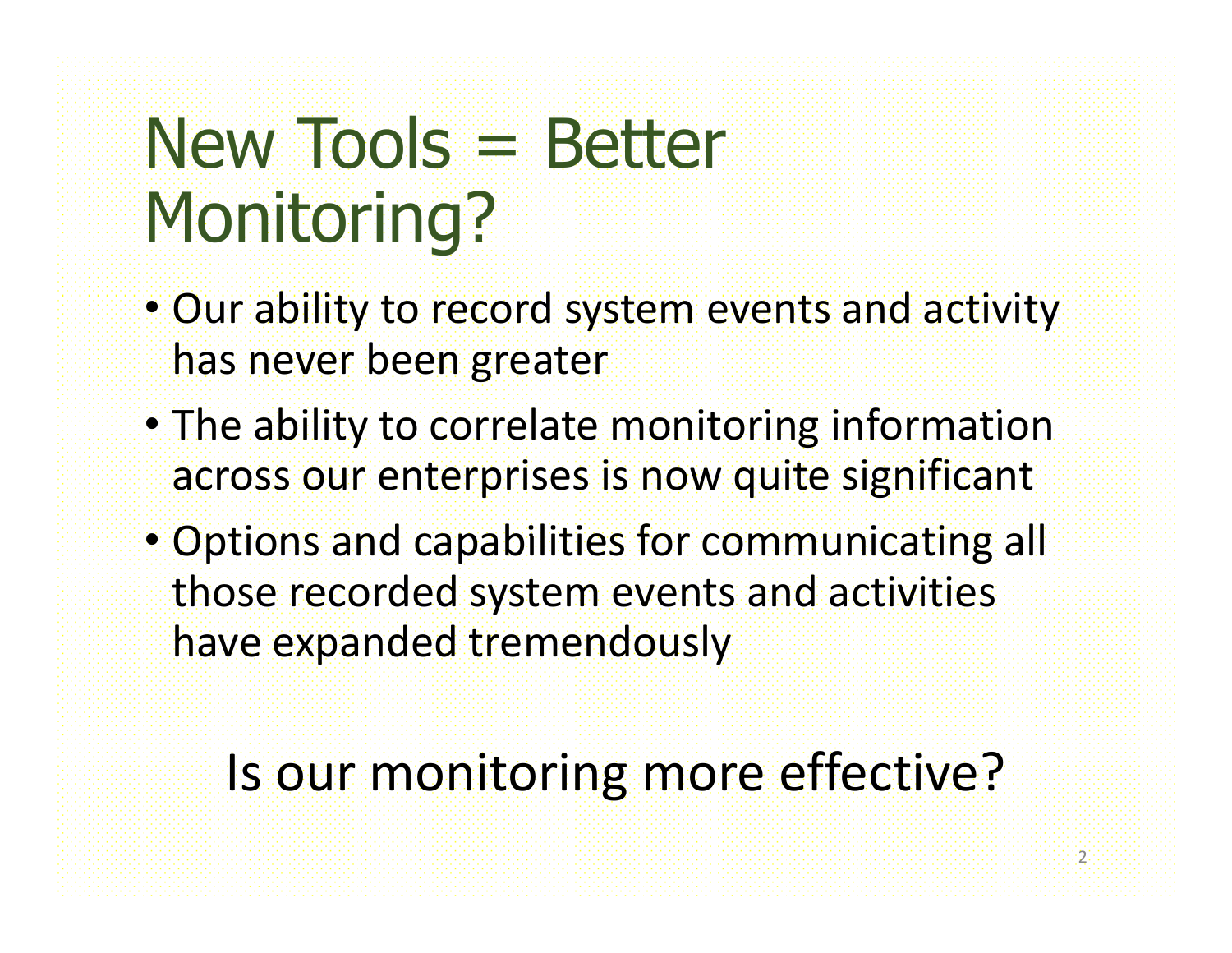### Are Monitoring Capabilities Leveraged to Achieve Control Objectives?

- Do we have new software and hardware capabilities searching for a purpose  $- OR -$  have these new capabilities been strategically aligned with more effectively achieving our organizations' control objectives?
- Have our organizations IDENTIFIED their control objectives?
- Have the control objectives that ARE identified COMMUNICATED to the necessary stakeholders?
- New monitoring capabilities have not altered the age old questions: Do those who are tasked with the monitoring 1) know what to do in the event of an actionable situation? or 2) have the authority to act?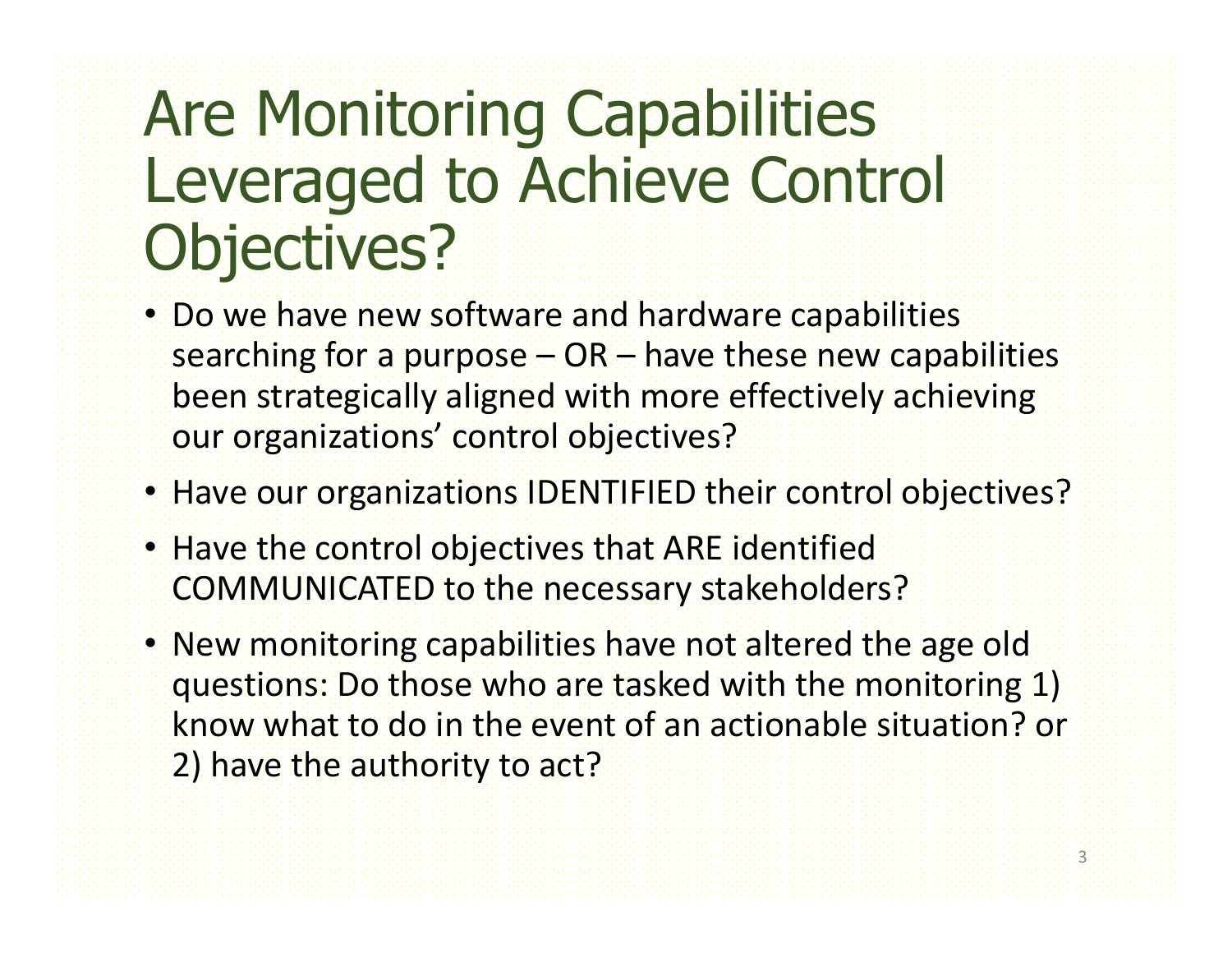## Observations from the **Trenches**

- The marketing is working –– many new monitoring tools are either implemented or being planned – logging tools, SIEM –event correlation, alerting capabilities and reporting tools
- Organizations are DROWNING in logs – the sheer volume of collected monitoring data is a growing and serious problem
- It is not possible to talk to operations and staff and management anymore without them being interrupted by "alerts" on their communication devices
- The beginning of shift operational status meetings have become essential – so staff know what alerts are expected on their shift